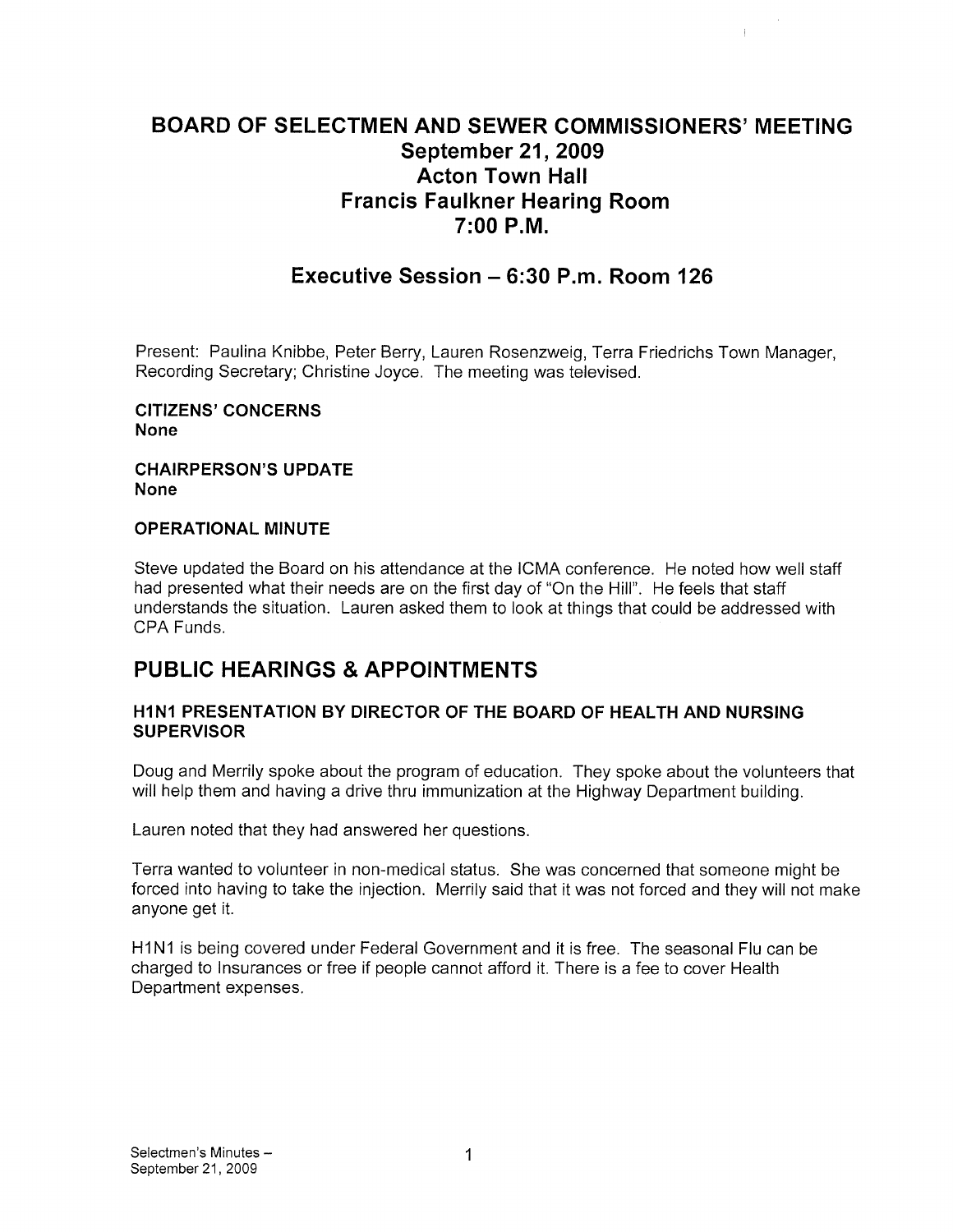### 495 WEST PARTNERSHIP BRIEFING

Lauren discussed her involvement with 1-495 West Partnership Paul Matthews, Executive Director was in to update the Board and introduce the Annual Report.

Paul spoke about the formation of the group in 2003. The region was interested in promoting Economic Development and that attracting good businesses to the region was critical to the towns along the corridor in terms of jobs and good planning. They have been working with the private and public sector as it is needed in this environment. They don't focus in points of friction. They are looking at Water, Housing etc. They have been doing transportation committee research, with the Turnpike Director and they are looking forward to seeing him. They make sure the Regions projects don't get lost. He said that he sat on the Stimulus Board with 48 other people. 495 West pushed double tracking and transportation and in addition he has a Green Tool Kit to coordinate and help municipalities and they are on disk which makes revisions. They have representatives of environmental groups, municipal officials, business people, education, chambers of commerce and planners.

Paul noted the water use guides and they are on the web site and address how to deal with the water constraints in our region. They have commissioned an Annual Economic report to document the stats. He said they are happy to have support from municipalities and noted the committees do not have a firm schedule which makes it easier for people to volunteer.

Paulina thanked him and asked about Economic Development and asked him to do anything in the region to support the economic development. Peter noted he is involved with the State on the Train Station. He asked if the money disappeared from double tracking. Paul said that it would not have been affordable and it needs to be ready to go to get funding. Peter asked when the double tracking money will be released. Paul assured it would be in October. Peter asked about Littleton. For double tracking they would need to have a platform and the Town of Littleton's intention is to work with a nearby land owner to increase the parking.

Terra asked about representation. Lauren said one thing is double tracking and station improvements need to get together for design. We need to find out who the contact people are and how to know when the money is available. Terra wants to take care of Acton as opposed to Regional concerns. Terra asked when they would be talking with Acton's EDO. Paul said that they were set up to have communities get what the communities want.

Kate Chung on the Sidewalk Committee asked about installation of pedestrian gates and sidewalks at the railroad crossings. Paul said he didn't know about it, and suggested we contact MBTA and Fitchburg Line Working Group.

Terra asked them to give us a heads up when something is coming in.

### SIDEWALK COMMITTEE ANNUAL OVERSIGHT MEETING

Kate Chung and the Sidewalk Committee were in for their Annual Oversight meeting. They presented a slide show on the activities over the past year. Kate discussed the completion of some of the sidewalk projects. Kate spoke about the Draft Sidewalk Design Guidelines.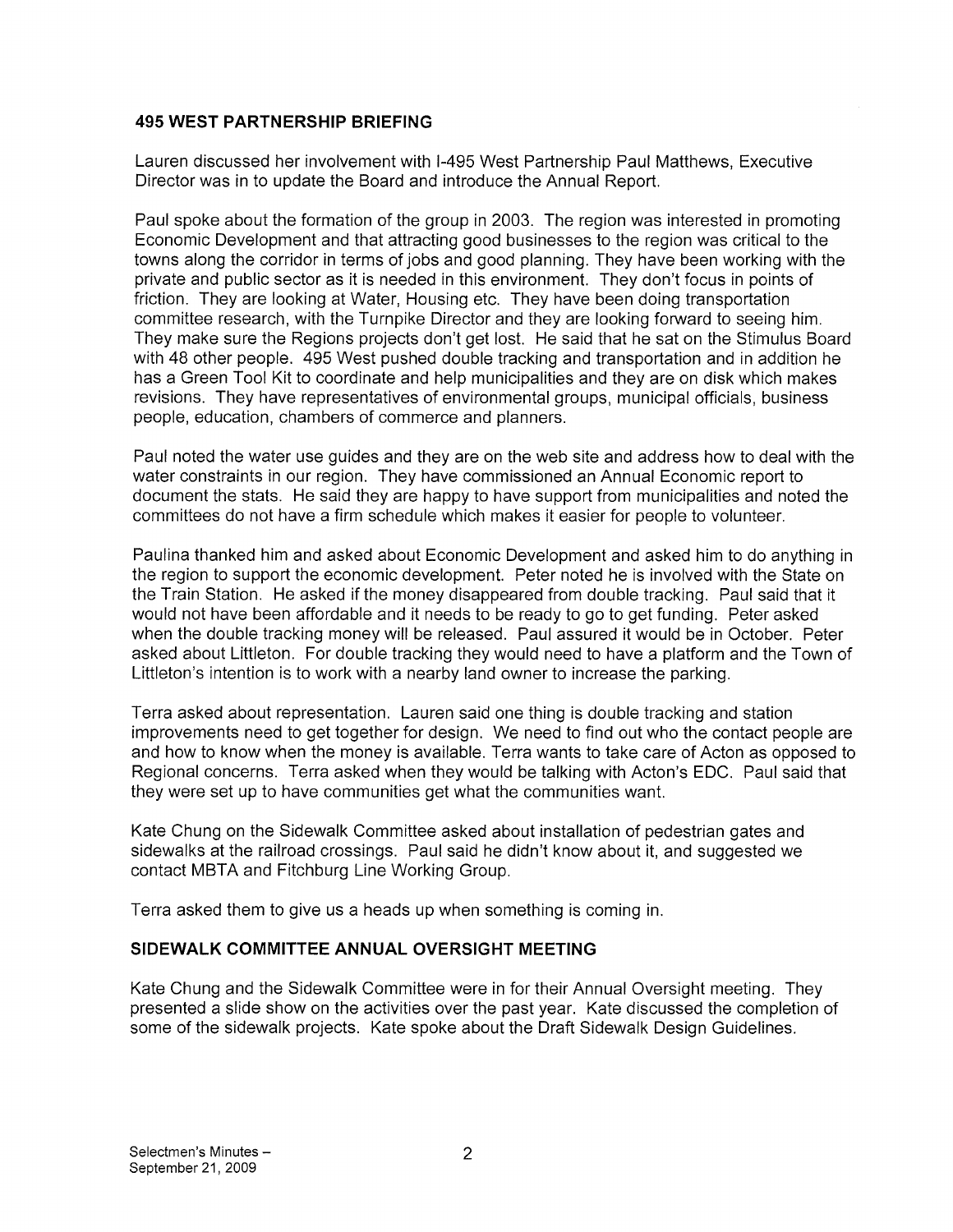Paulina commended them on the High Street land owner's cooperation. Two questions before them with regard to High Street do we go ahead with the survey. Staff has recommended that this could address some of the dangerous parts of High street. She asked how we want to proceed.

Peter noted the sidewalks are getting rave reviews and use. Peter asked about the Main Street end. Peter asked if the Sidewalk Committee had funds to build them. Alexan was to give us sidewalk monies. The money has not been received as they are in a stall mode. Peter noted that eminent domain is costly and emotional.

Terra noted the sidewalk design guidelines. She wanted to minimize the taking down of ancient trees. Terra asked if the Water Department was onboard with the Main Street sidewalk due to water zones. Paulina said that the Water District was ok with this.

Lauren noted that we need to have safe sidewalks for those like the elderly and those who walk and they must be maintained in the winter as much as possible.

Paulina felt we needed to start the survey because if we wait properties will change hands. She doesn't want to use Eminent Domain to solve this situation.

### 36 GREAT ROAD, COMMON VICTUALLER, SPICEPEPPER GARDEN

Hong An outlined his business plan and asked that he be granted a Common Victualler License PAULINA KNIBBE — Moved to approve. TERRA FRIEDRICHS — second. UNANIMOUS VOTE

### 36 GREAT ROAD REQUEST FOR FULL LIQUOR LICENSE 36 GREAT, SPICEPEPPER GARDEN

Lauren asked about the Manager and liquor service. Terra addressed the number of licenses available and that this was business the type of business she wanted to come to Acton and have a liquor license available for the Board to Grant. PAULINA KNIBBE — Moved to approve of the Full Liquor License. TERRA FRIEDRICHS — second. UNANIMOUS VOTE

## ALG DISCUSSION

Paulina spoke to the DOR guidelines.

Paulina spoke with School Committee Chair and they are looking to taking the delta out of overlay, this would be \$200,000 out of overlay account and is a change from the last ALG meeting.

Paulina noted Steve's successful savings options such as the dollar values from freezing hires, holding on Capital expenditures and minor items of saving for a cushion for FY10.

Steve spoke about the School Committee position and he will discuss with Steve Mills. They could work through this together and will be sitting down on Friday to discuss. He is concerned that the municipal budget approved in April that we have a number of side deals that are bourn in the municipal side. Steve said that some of the side deals made at ALG have changed. Lauren said while ALG is not binding, what was the reason for the change and can our overlay carry this?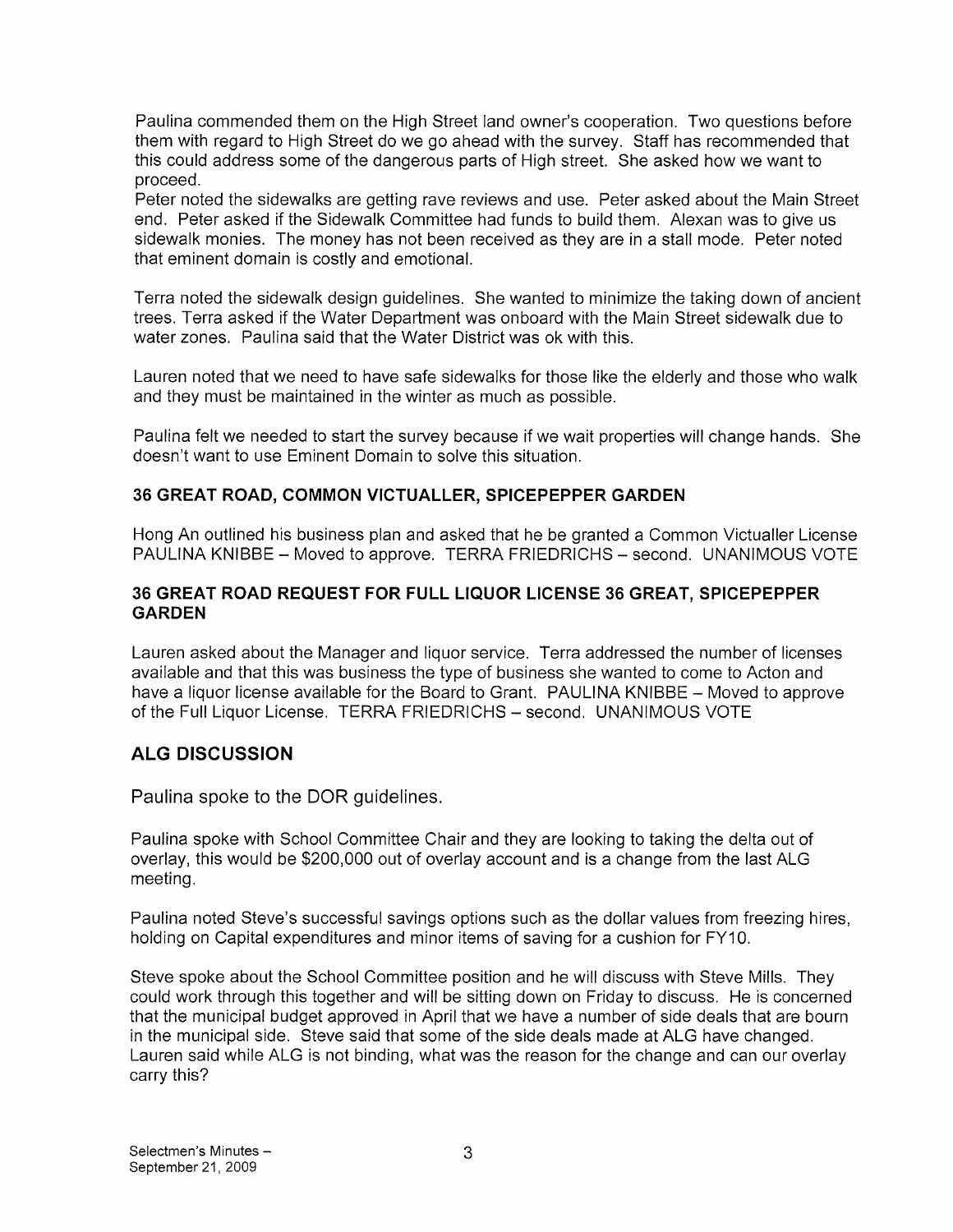Terra asked about administrative costs that we take care of this down stairs. She is in favor of prioritize what we have, and asked how we get to 97%, it was noted we have reached and we are above the 97%

Dore' spoke about Minuteman needing large sums of money in the form of an assessment. They want to do a million dollars of repairs in the first stage. Minuteman is in a favored position for outside monies.

Terra said we need to keep a running list of obligations that were coming up, and we don't want to get them all at once.

## SELECTMEN'S REPORTS

Terra has nothing

Peter said Health Insurance Trust voted to recommend town and school being in the 10% percent.

TAO--Lauren reported on the Parking lot RFP's and the RFP's for Suburban Mobility Coordinator and Vendor Steve spoke about the pre-conference and two companies showed up for the first conference and noted that no one came forward for parking lots etc. Franny will be doing outreach. The bids will be in Friday the  $25<sup>th</sup>$ .

Lauren spoke about the expanded parking lot OMR has put in back of their building. It was unknown if we could use a few spots for the shuttle.

### GREEN COMMUNITIES UPDATE

Paulina noted that they are proceeding with the five items recommended by GAB. The executive summary lists the items to be addressed.

Lauren is in favor of asking the Planning Board to support the expedited permitting process in green communities act. She reminded the BOS that this is merely looking in to expediting the permitting process for Green energy manufacturing. It is different than the State's program to pre-permit areas of town where we might want new businesses to locate. That is a different program. The Green Communities wants a commitment from the Boards that they will issue a decision on a "Green" manufacturing site within a year's time. The Planning Board will need to look into how they might streamline the public process to ensure that all the necessary input and staff and board review could be completed in this time frame.

Steve was asked to have planning department discuss with their board.

Portfolio management we need to get going to have the back data in. TERRA FRIEDRICHS - Moved to send it in. PETER BERRY - second UNANIMOUS VOTE

## AMENDMENT TO ELLSWORTH VILLAGE REGULATORY AGREEMENT

Lauren outlined the request to change in the Regulatory Agreement. Terra asked about a 120 day time limit before a unit goes back to market rate. LAUREN ROSENZWEIG — Moved to approve as outlined in the memo. PETER BERRY — second. UNANIMOUS VOTE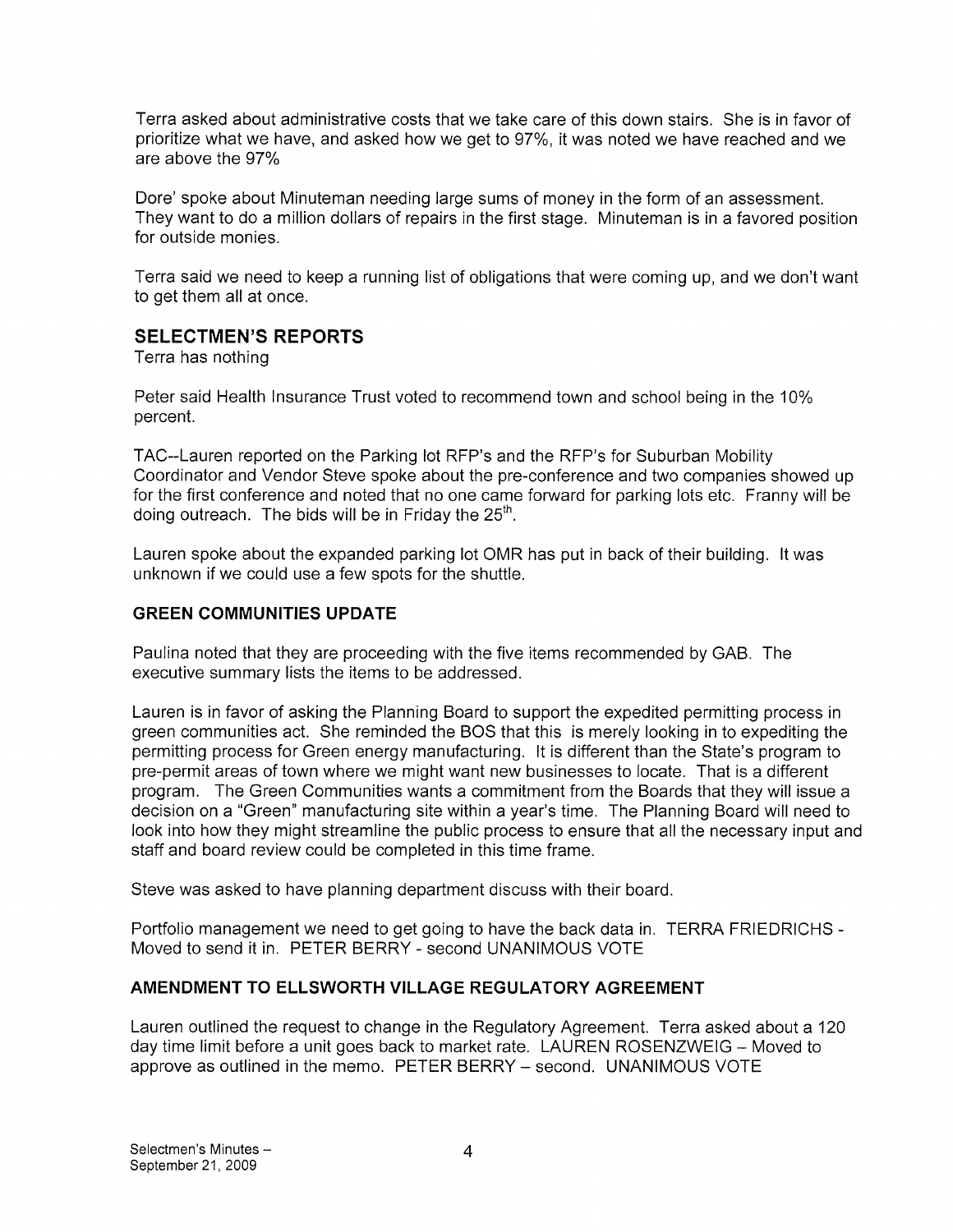## OLD HIGH SCHOOL COMMONS DEVELOPMENT

Lauren spoke to this item and Nancy Tavernier's Memo. The DHCD looks favorably on projects for which the town demonstrates <sup>a</sup> local investment. Their application has been re submitted, and additional funds would help this project move up in priority to receive state funding in the form of tax credits. It would help in the rehabilitation of this historic building.

Terra spoke about the use of funds to buy units on Great Road; the number that could be helped would be more. Lauren noted that all the units will be affordable. If they don't get their funding we get our money back and still are available for other programs. ACHC will be commenting on this for our next meeting.

LAUREN ROSENZWEIG - Moved to approve an additional \$150,000 from the Pulte Housing Fund toward the Old High School Commons affordable housing development, pending ACHC Approval. PETER BERRY — second. Terra wanted them come in with buy down projects and encouraged them to look in to an anchor tenant for the Towne School. 3-1 Terra Abstain. Motion passes

## JOINT MPO LETTER FROM ACTON, CONCORD AND LINCOLN IN SUPPORT OF CROSBY'S CORNER ROUTE 2 PROJECT

Lauren noted she has been participating in MAGIC and advocating for Acton's projects to be on the Regional Plan and on the TIP. Crosby's Corner is supported by all the MAGIC communities, and though expensive, is seen as a critical project to fund and complete due to accidents, dangerous merge, and traffic congestion.

It is supported by the neighboring towns, and that we write a joint letter noting our needs. Dore' Hunter spoke about the three towns that choose to form the CAC. He noted he has signed many of these letters as a Board of Selectmen member. He said we need to send the letter as he feels they deserve this support. He strongly recommended that the Board sign the letter. PAULINA KNIBBE - Moved to sign the letter. LAUREN ROSENZWEIG - second. UNANIMOUS VOTE

Lauren has volunteered to go to the Route 2 Corridor Advisory Committee meetings in the future and to have Dore' still attend. Lauren said that because of the discussion communication is key. Lauren will bring back to the Board to have us totally up to date, and get input from relevant Acton boards. She recommends a meeting with the Concord Selectmen involved and their Town Manager to improve communication. Lincoln should be informed of the meeting so they do not feel left out. Planning for Route 2 rotary will continue, but it is now on the list of illustrative projects on the Regional Transportation Plan, rather than in the plan itself. The recession has caused the MPO to re-look at the priorities. If funding improves, the Route 2 rotary could be put back in the plan. Review of these plans and the TIP list are done every year.

### OTHER BUSINESS

### None